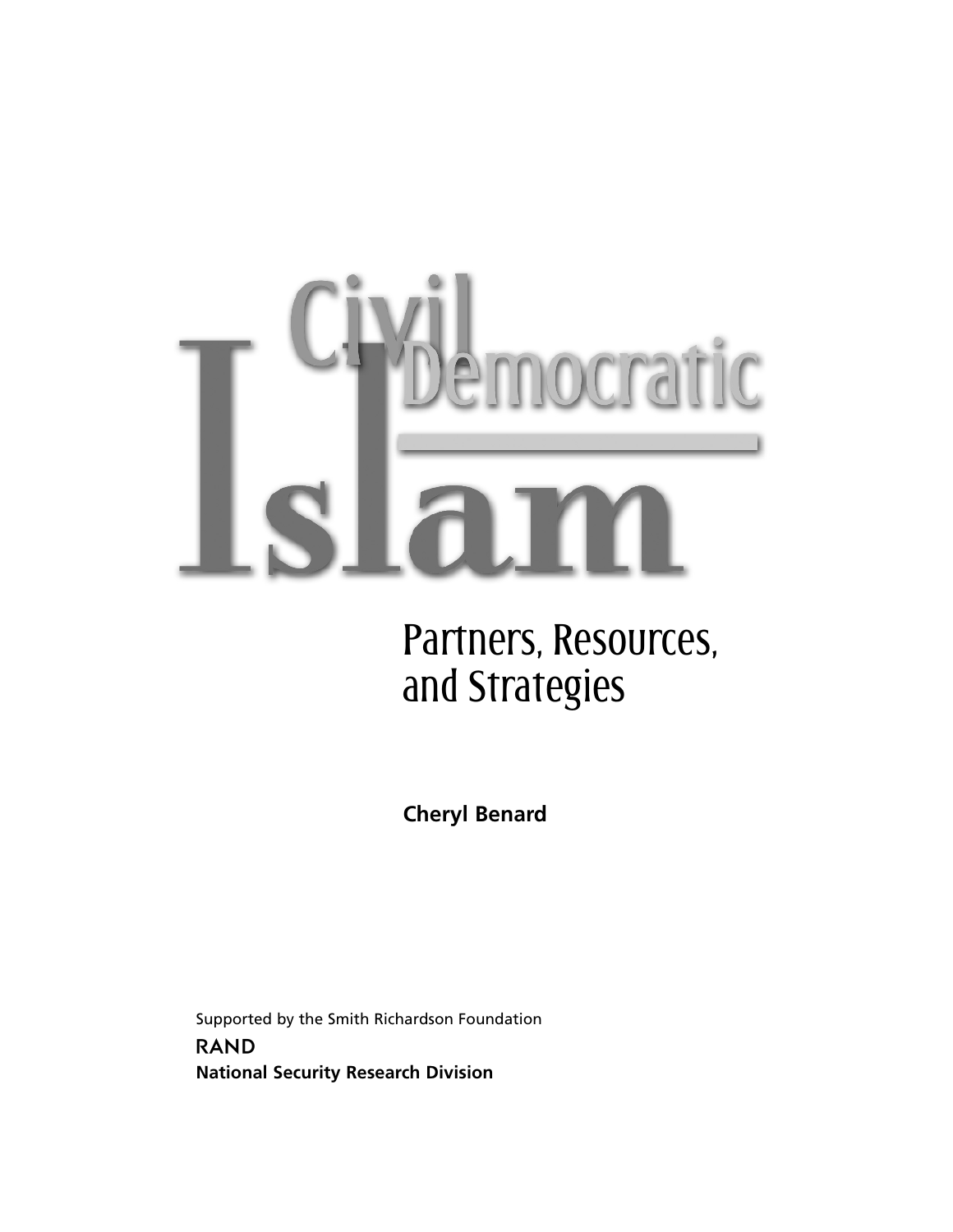The research described in this report was sponsored by the Smith Richardson Foundation.

## **Library of Congress Cataloging-in-Publication Data**

Benard, Cheryl, 1953- Civil democratic Islam, partners, resources, and strategies / Cheryl Benard. p. cm. "MR-1716." Includes bibliographical references. ISBN 0-8330-3438-3 (pbk.) 1. Islam and civil society. 2. Islamic modernism. 3. Democracy—Religious aspects—Islam. 4. Islam—University. 5. Islam—21st century. I.Title. BP173.63 .B46 2003

320.5'5'0917671—dc21

2003012442

The RAND Corporation is a nonprofit research organization providing objective analysis and effective solutions that address the challenges facing the public and private sectors around the world. RAND's publications do not necessarily reflect the opinions of its research clients and sponsors.

 $RAND^®$  is a registered trademark.

*Cover design by Eileen Delson La Russo*

© Copyright 2003 RAND Corporation

All rights reserved. No part of this book may be reproduced in any form by any electronic or mechanical means (including photocopying, recording, or information storage and retrieval) without permission in writing from RAND.

Published 2003 by the RAND Corporation 1700 Main Street, P.O. Box 2138, Santa Monica, CA 90407-2138 1200 South Hayes Street, Arlington, VA 22202-5050 201 North Craig Street, Suite 202, Pittsburgh, PA 15213-1516 RAND URL: http://www.rand.org/ To order RAND documents or to obtain additional information, contact Distribution Services: Telephone: (310) 451-7002; Fax: (310) 451-6915; Email: order@rand.org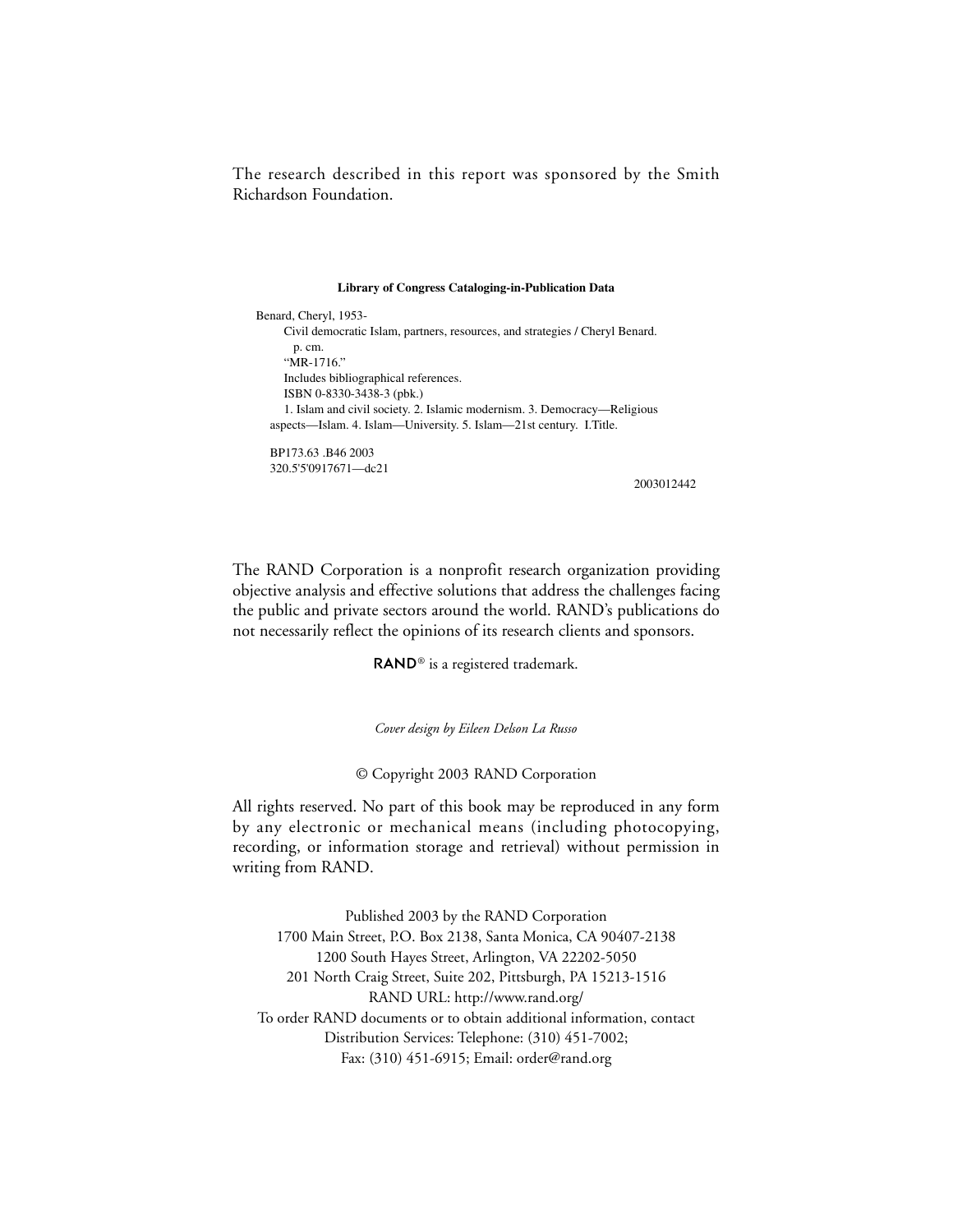There is no question that contemporary Islam is in a volatile state, engaged in an internal and external struggle over its values, its identity, and its place in the world. Rival versions are contending for spiritual and political dominance. This conflict has serious costs and economic, social, political, and security implications for the rest of the world. Consequently, the West is making an increased effort to come to terms with, to understand, and to influence the outcome of this struggle.

Clearly, the United States, the modern industrialized world, and indeed the international community as a whole would prefer an Islamic world that is compatible with the rest of the system: democratic, economically viable, politically stable, socially progressive, and follows the rules and norms of international conduct. They also want to prevent a "clash of civilizations" in all of its possible variants—from increased domestic unrest caused by conflicts between Muslim minorities and "native" populations in the West to increased militancy across the Muslim world and its consequences, instability and terrorism.

It therefore seems judicious to encourage the elements within the Islamic mix that are most compatible with global peace and the international community and that are friendly to democracy and modernity. However, correctly identifying these elements and finding the most suitable way to cooperate with them is not always easy.

Islam's current crisis has two main components: a failure to thrive and a loss of connection to the global mainstream. The Islamic world has been marked by a long period of backwardness and comparative powerlessness; many different solutions, such as nationalism, pan-Arabism, Arab socialism, and Islamic revolution, have been attempted without success, and this has led to frustration and anger. At the same time, the Islamic world has fallen out of step with contemporary global culture, an uncomfortable situation for both sides.

Muslims disagree on what to do about this, and they disagree on what their society ultimately should look like. We can distinguish four essential positions: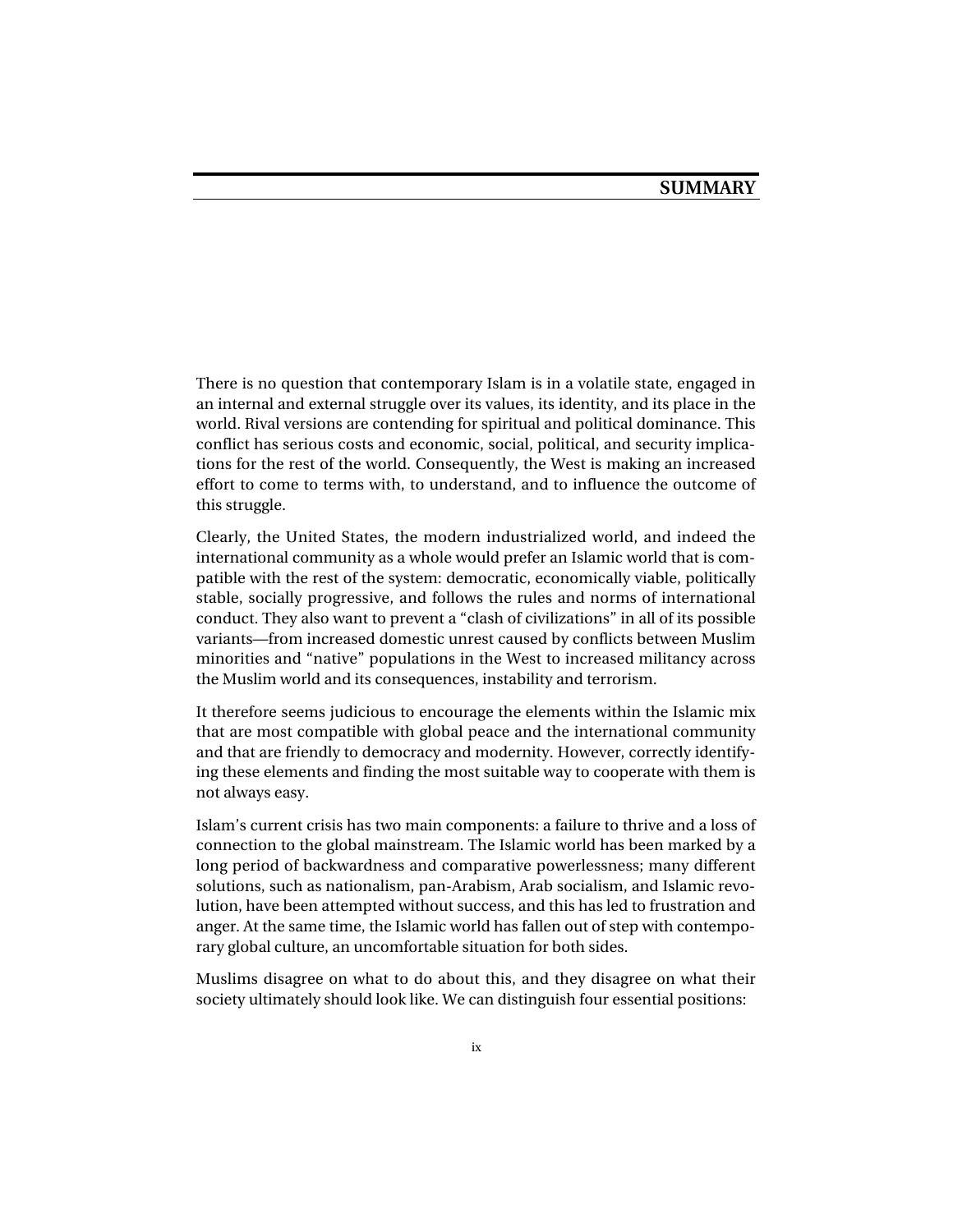- x Civil Democratic Islam: Partners, Resources, and Strategies
- **Fundamentalists** reject democratic values and contemporary Western culture. They want an authoritarian, puritanical state that will implement their extreme view of Islamic law and morality. They are willing to use innovation and modern technology to achieve that goal.
- **Traditionalists** want a conservative society. They are suspicious of modernity, innovation, and change.
- **Modernists** want the Islamic world to become part of global modernity. They want to modernize and reform Islam to bring it into line with the age.
- **Secularists** want the Islamic world to accept a division of church and state in the manner of Western industrial democracies, with religion relegated to the private sphere.

These groups hold distinctly different positions on essential issues that have become contentious in the Islamic world today, including political and individual freedom, education, the status of women, criminal justice, the legitimacy of reform and change, and attitudes toward the West.

The **fundamentalists** are hostile to the West and to the United States in particular and are intent, to varying degrees, on damaging and destroying democratic modernity. Supporting them is not an option, except for transitory tactical considerations. The **traditionalists** generally hold more moderate views, but there are significant differences between different groups of traditionalists. Some are close to the fundamentalists. None wholeheartedly embraces modern democracy and the culture and values of modernity and, at best, can only make an uneasy peace with them.

The **modernists** and **secularists** are closest to the West in terms of values and policies. However, they are generally in a weaker position than the other groups, lacking powerful backing, financial resources, an effective infrastructure, and a public platform. The **secularists**, besides sometimes being unacceptable as allies on the basis of their broader ideological affiliation, also have trouble addressing the traditional sector of an Islamic audience.

Traditional orthodox Islam contains democratic elements that can be used to counter the repressive, authoritarian Islam of the fundamentalists, but it is not suited to be the primary vehicle of democratic Islam. That role falls to the Islamic modernists, whose effectiveness, however, has been limited by a number of constraints, which this report will explore.

To encourage positive change in the Islamic world toward greater democracy, modernity, and compatibility with the contemporary international world order, the United States and the West need to consider very carefully which elements, trends, and forces within Islam they intend to strengthen; what the goals and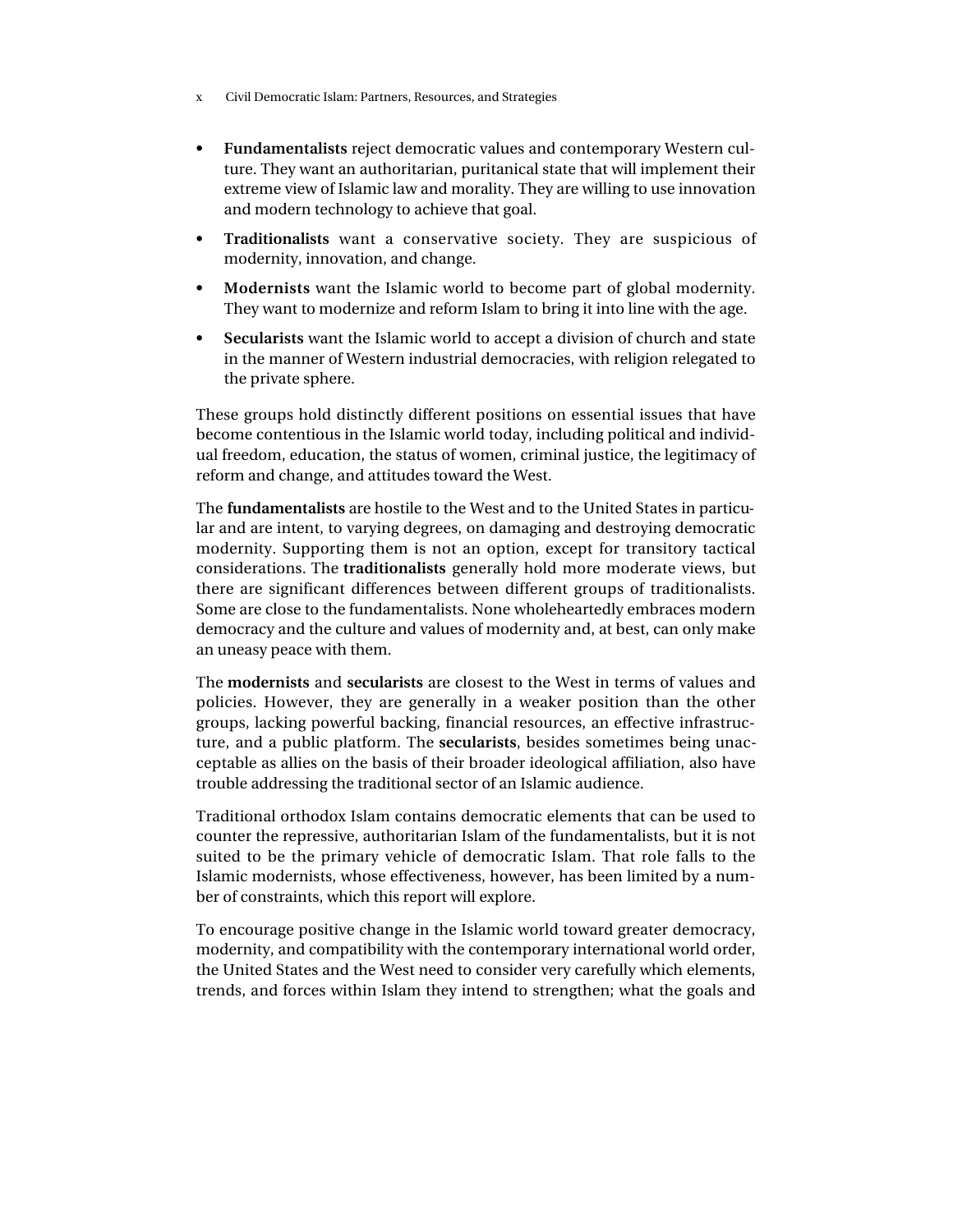values of their various potential allies and protégés really are; and what the broader consequences of advancing their respective agendas are likely to be. A mixed approach composed of the following elements is likely to be the most effective:

- **Support the modernists first:**
	- Publish and distribute their works at subsidized cost.
	- Encourage them to write for mass audiences and for youth.
	- Introduce their views into the curriculum of Islamic education.
	- Give them a public platform.
	- Make their opinions and judgments on fundamental questions of religious interpretation available to a mass audience in competition with those of the fundamentalists and traditionalists, who have Web sites, publishing houses, schools, institutes, and many other vehicles for disseminating their views.
	- Position secularism and modernism as a "counterculture" option for disaffected Islamic youth.
	- Facilitate and encourage an awareness of their pre- and non-Islamic history and culture, in the media and the curricula of relevant countries.
	- Assist in the development of independent civic organizations, to promote civic culture and provide a space for ordinary citizens to educate themselves about the political process and to articulate their views.
- **Support the traditionalists against the fundamentalists:**
	- Publicize traditionalist criticism of fundamentalist violence and extremism; encourage disagreements between traditionalists and fundamentalists.
	- Discourage alliances between traditionalists and fundamentalists.
	- Encourage cooperation between modernists and the traditionalists who are closer to the modernist end of the spectrum.
	- Where appropriate, educate the traditionalists to equip them better for debates against fundamentalists. Fundamentalists are often rhetorically superior, while traditionalists practice a politically inarticulate "folk Islam." In such places as Central Asia, they may need to be educated and trained in orthodox Islam to be able to stand their ground.
	- Increase the presence and profile of modernists in traditionalist institutions.